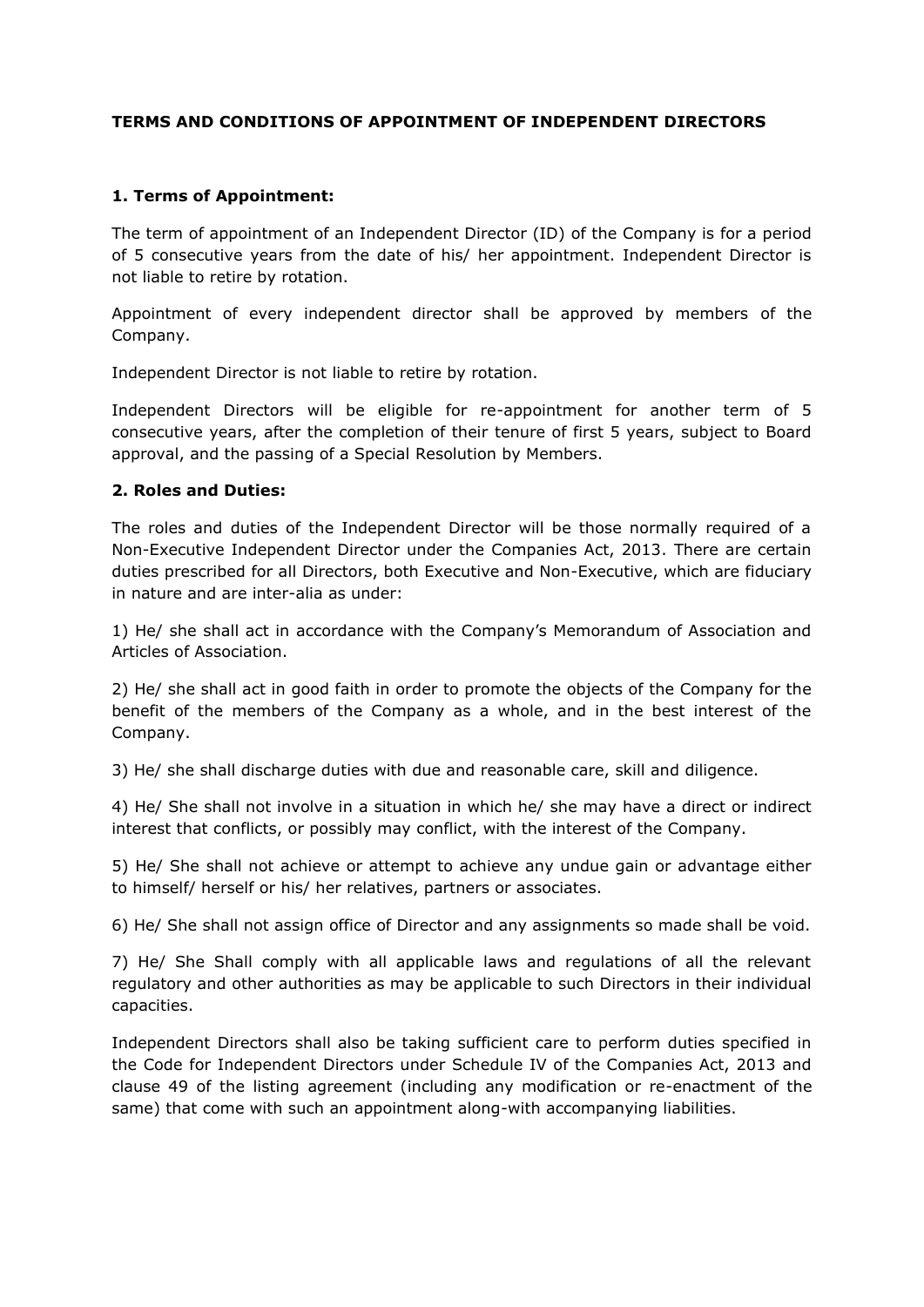In addition to their role as Directors, the Board may nominate Independent Director as the Chairman/ Member of other Board Committees, as it may deem fit from time to time.

## **3. Expectation of the Board from the appointed Director**

An Independent Director is expected to bring objectivity and independence of view to the Board's discussions and to help provide the Board with effective leadership in relation to the Company's strategy, performance, and risk management as well as ensuring high standards of financial probity and corporate governance.

They will be expected to attend meetings of Board and Board Committees in which ID is a member and meetings of Members and to devote such time as appropriate to discharge their duties effectively.

By accepting the appointment, the Directors confirm that they are able to allocate sufficient time to meet the expectations from their role to the satisfaction of the Board.

# **4. Code of Conduct and Business Ethics for Board of Directors and Insider Trading Code**

The Board has put in place a Code of Conduct and Ethics for Board of Directors (Code). Independent Directors shall abide by the Code. An annual affirmation of compliance is required to be provided by the Independent Directors on the same.

Directors shall also comply with Securities and Exchange Board of India (Prohibition of Insider Trading) Regulations, 1992 and Code of Conduct for Prevention of Insider Trading of the Company. The directors shall not make use of unpublished price sensitive information.

### **5. Directors' Fees/ Remuneration**

- A sitting fee will be paid for attending the board meetings, as per the provisions of Section 197 of the Act 2013 and the Articles of Association of the Company, as fixed by the board from time to time;

- The ID will be entitled to claim reimbursement of all his/ her travelling, hotel and other incidental expenses incurred by him/ her in performance of duties as director of the Company, as per the provisions of the Act 2013.

### **6. Stock Options**

Independent Director is not eligible to participate in Stock Options schemes of the Company.

### **7. Status of Appointment**

The Independent Director will not be an employee of the Company and the appointment letter shall not constitute a contract of employment. The Directors will be paid such remuneration by way of sitting fees for meetings of the Board and its Committees as may be decided by the Board and / or as approved by the Members from time to time.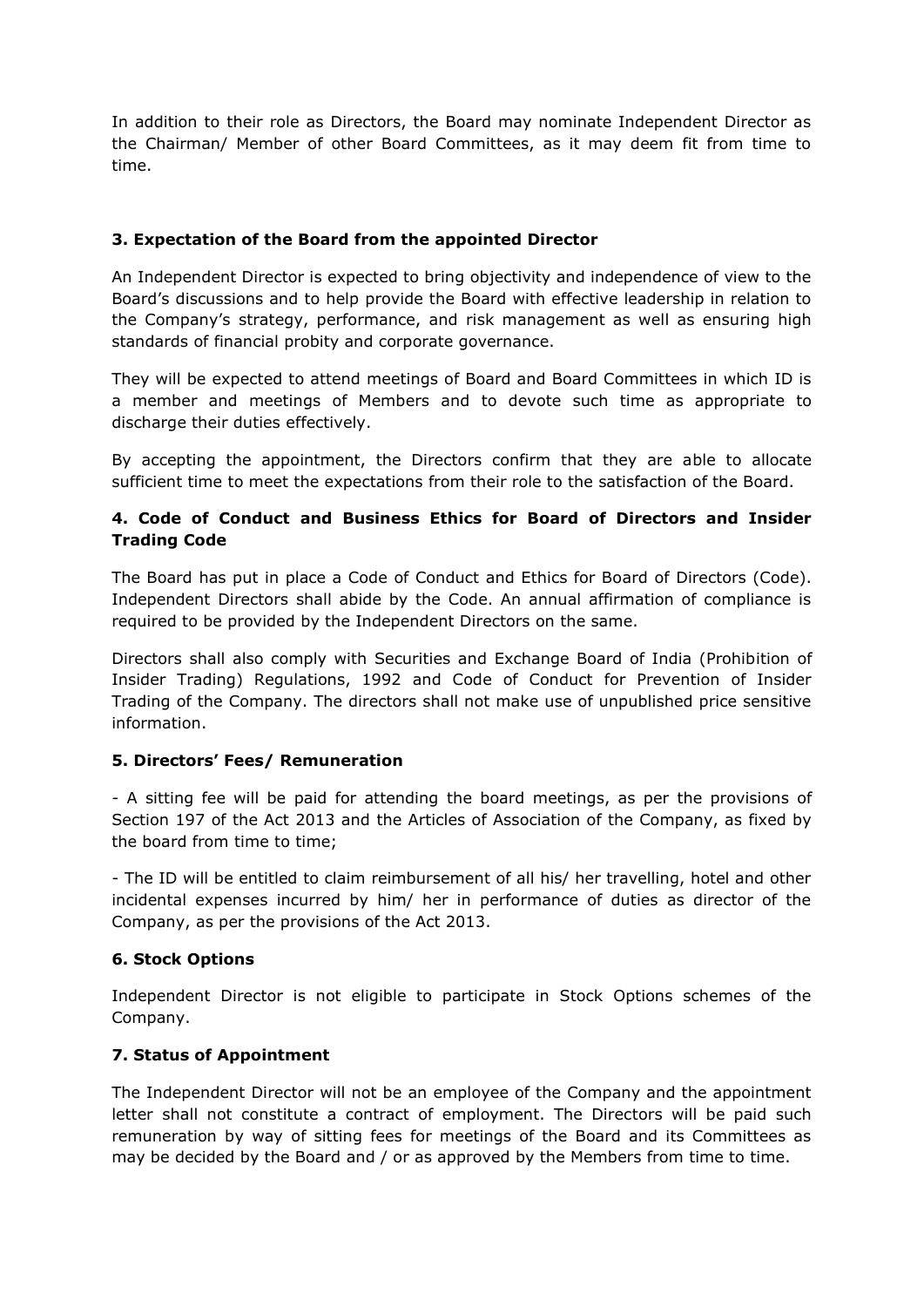## **8. Conflict of Interest**

It is accepted and acknowledged that the appointed IDs may have business interests other than those of the Company. Considering the same, they are required to declare any such directorships, appointments and interests to the Board in writing in the prescribed form at the time of their appointment.

In the event that circumstances seem likely to change and might give rise to a conflict of interest or, when applicable, circumstances that might lead the Board to revise its judgments that they are independent, this should be disclosed to both the Chairman and the Secretary.

# **9. Confidentiality**

All information acquired during the appointment is confidential to the Company and should not be released, either during the appointment or following termination (by whatever means) to third parties without prior clearance from the Chairman unless required by law or by the rules of any stock exchange or regulatory body. On reasonable request, Director shall surrender any documents and other materials made available to them by the Company.

Attention is also drawn to the requirements under the applicable regulations and the Sequent Insider Trading Code which is concerned with the disclosure of price sensitive information and dealing in the securities of Sequent. Consequently, director should avoid making any statements or performing any transactions that might risk a breach of these requirements without prior clearance from the Chairman or the Company Secretary.

Unless specifically authorized by the Company, the Independent Director shall not disclose Company and business information to public constituencies such as the media, the financial community, employees, members, agents, franchises, dealers, distributors and importers.

### **10. Termination**

Independent Directors may resign from their position at any time and if they wish to do so, they are requested to serve a reasonable written notice on the Board.

Continuation of their appointment is contingent on getting re-elected by the members in accordance with provisions of Companies Act, 2013, the Rules framed thereunder and the Articles of Association of the Company, from time to time in force. They will not be entitled to compensation if the members do not re-elect them at any time.

Their appointment may also be terminated in accordance with the provisions of the Articles of Association of the Company from time to time in force.

### **11. Performance evaluation of Independent Directors**

The performance evaluation of independent directors shall be done by the entire Board of Directors, excluding the director being evaluated.

The re-appointment of independent director shall be on the basis of report of performance evaluation.